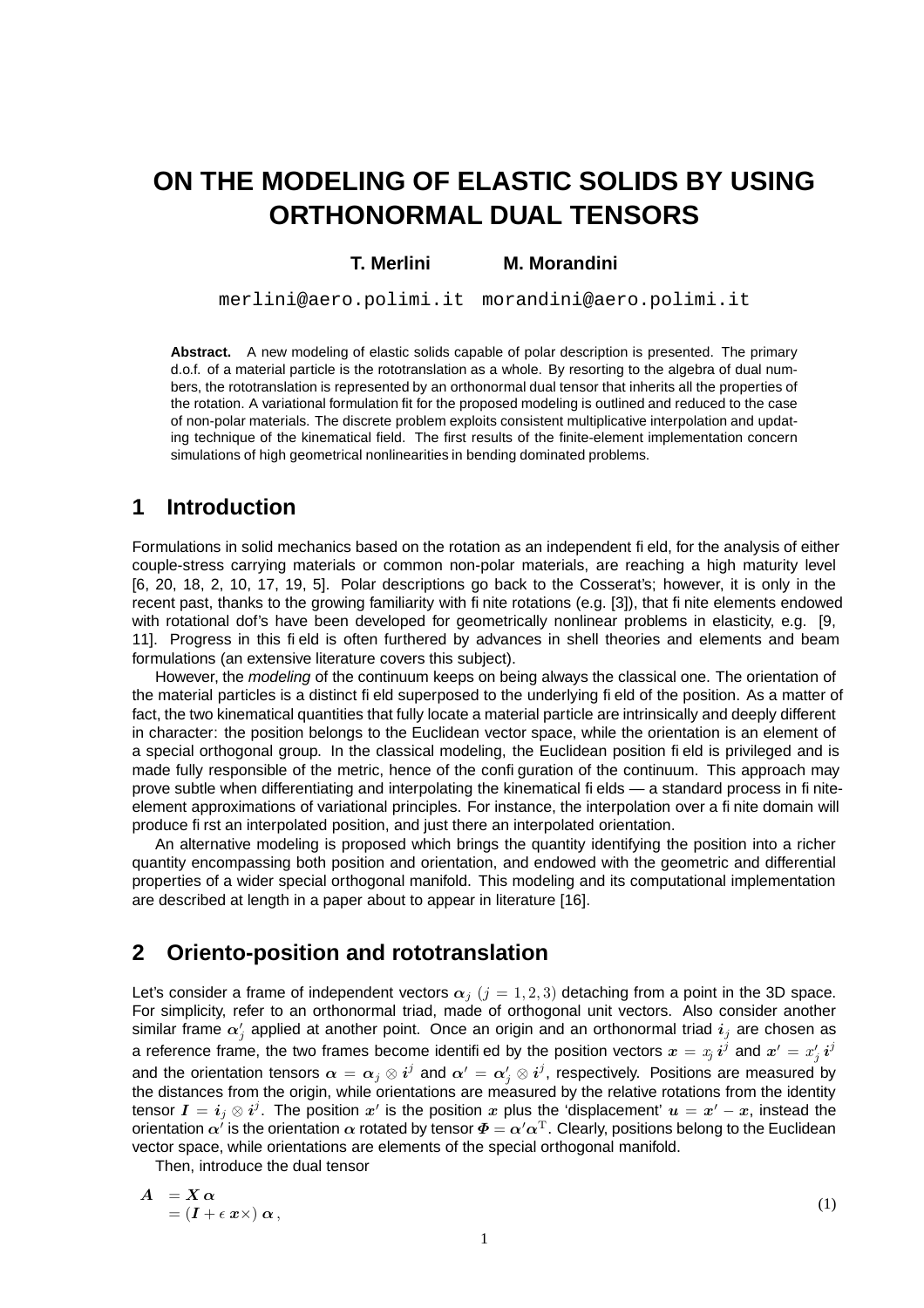where  $\times$  is the usual symbol for the cross-product operator, and  $x\times$  denotes the skew-symmetric tensor with  $x$  as axial vector. A dual tensor embodies two distinct tensors, referred to as the primal part and the dual part [1]. The explicit expression of a dual tensor is the sum of the primal part and the dual part multiplied by the dual unity  $\epsilon$  — a number endowed with the properties  $\epsilon \neq 0$  and  $\epsilon^2 = \epsilon^3 = \cdots = 0$ . We recognize in the primal part of dual tensor  $\alpha + \epsilon x \times \alpha$  in Eq. (1) the orientation tensor itself, while the dual part is the 'moment' tensor of the orientation with respect to the origin as a pole. The algebra of dual numbers ensures that  $A^{-1} = A^{T}$ , hence dual tensor  $A$  is orthonormal. The pole-based dual tensor  $A$  is referred to as the oriento-position tensor, since it is able to represent both position and orientation of an applied frame within a single orthonormal entity. It allows the multiplicative decomposition into an orientation tensor  $\alpha$  and a position tensor X, which is by itself a pole-based orthonormal dual tensor.

Oriento-positions are elements of a special orthogonal manifold of dual tensors, referred to as rototranslation tensors. Rototranslations are magnitude-preserving transformations of pole-based geometrical objects like the pair vector and moment, which are conveniently represented by dual vectors and tensors. A rototranslation tensor is a pole-based dual tensor that must comply with the form

$$
H = T\Phi
$$
  
=  $(I + \epsilon t \times) \Phi$ ,

having a rotation tensor  $\Phi$  as primal part and a dual part like  $t\times\Phi$ ; vector t is called the translation vector and the orthonormal dual tensor  $T$  the translation tensor. Oriento-positions in space are measured by the relative rototranslations from the identity tensor placed at the origin. So, the second applied frame is identifi ed by a different dual tensor  $\vec{A}$ , based on the same pole, that corresponds to the oriento-position A rototranslated by tensor  $H = A'A^T = X'\Phi X^T$ , made of a rotation  $\Phi = \alpha'\alpha^T$  and a translation  $t =$  $x' - \Phi x$  (a vector far different from the displacement  $u = x' - x$ ).

Rototranslations inherit all the properties of rotations. They compose multiplicatively and do not commute. Moreover, they are endowed with an exponential map and its inverse logarithmic map,  $H = \exp(\eta \times)$  and  $\eta \times = \log(H)$ , which introduce the helix  $\eta = \varphi + \epsilon \rho$  as the appropriate dual vector for the natural parameterization of rototranslations. Differentiation of the orthonormality condition  $H<sup>T</sup>H$  $= I$  leads to the differential helices characterizing the subsequent variations of a rototranslation tensor. By taking independent variations d,  $\partial$  and  $\delta$ , the lowest three characteristic differential helices are conveniently defined as the axials of the following tensors [12],

$$
dH HT = \eta_d \times \nd\partial H HT = \eta_{d\partial} \times + \frac{1}{2} (\eta_d \times \eta_{\partial} \times + \eta_{\partial} \times \eta_d \times) \nd\partial \delta H HT = \eta_{d\partial \delta} \times + \frac{1}{2} (\eta_{d\partial} \times \eta_{\delta} \times + \eta_{\partial \delta} \times \eta_d \times + \eta_{\delta d} \times \eta_{\delta \delta} \times \eta_d \times) ,
$$
\n
$$
(2)
$$
\n
$$
+ \eta_d \times \eta_{\partial \delta} \times + \eta_{\partial} \times \eta_{\delta d} \times + \eta_{\delta} \times \eta_{d\partial} \times),
$$

the symmetric part being dependent on lower-order differential helices. Appropriate differential maps relate the characteristic dual vectors to the variations of the helix itself [14]. In particular, the first differential map  $\eta_d = A d\eta = A$  ax  $d\log(H)$  governs the tangent space of the rototranslation. The differential maps are also of interest in the explicit representation of rototranslations; the first differential map of rotation  $\varphi_d = \Gamma d\varphi$ , for instance, is the same map relating the translation vector to the linear part of the helix,  $t = \Gamma \rho$ .

#### **3 The helicoidal modeling**

In the light of a polar description, the configuration of a deformable continuum is determined by the position and orientation of each material particle. The pole-based oriento-position tensor  $A$  is an alternative choice of configuration variables to the classical pair, position vector x and orientation tensor  $\alpha$ . However, the nonlinear change of variables Eq. (1) entails remarkable differences as far as concerns the tangent space of the two kinds of fields. By the classical approach, the differential  $dx$  of a linear vector field is considered independently of the differential  $d\alpha = \varphi_d \times \alpha$  of an orthonormal field, which is controlled by the differential rotation vector  $\varphi_d.$  By the proposed approach, instead, a unique differential  $d\bm A$  =  $\bm\eta_d\times\bm A$  of an orthonormal dual field, controlled by the differential helix  $\bm\eta_l$ , is considered. On evaluation of the explicit form  $\eta_d = \varphi_d + \epsilon \rho_d$  of the differential helix, the angular part is seen to be just the differential rotation vector  $\varphi_d$ , while the linear part is found to depend on both the characteristic differentials of the position and orientation fields,  $\rho_d = \bm{\varPhi}\, d(\bm{\varPhi}^\text{T}\bm{x}) = dx + \bm{x}\times\bm{\varphi}_d.$  That means that the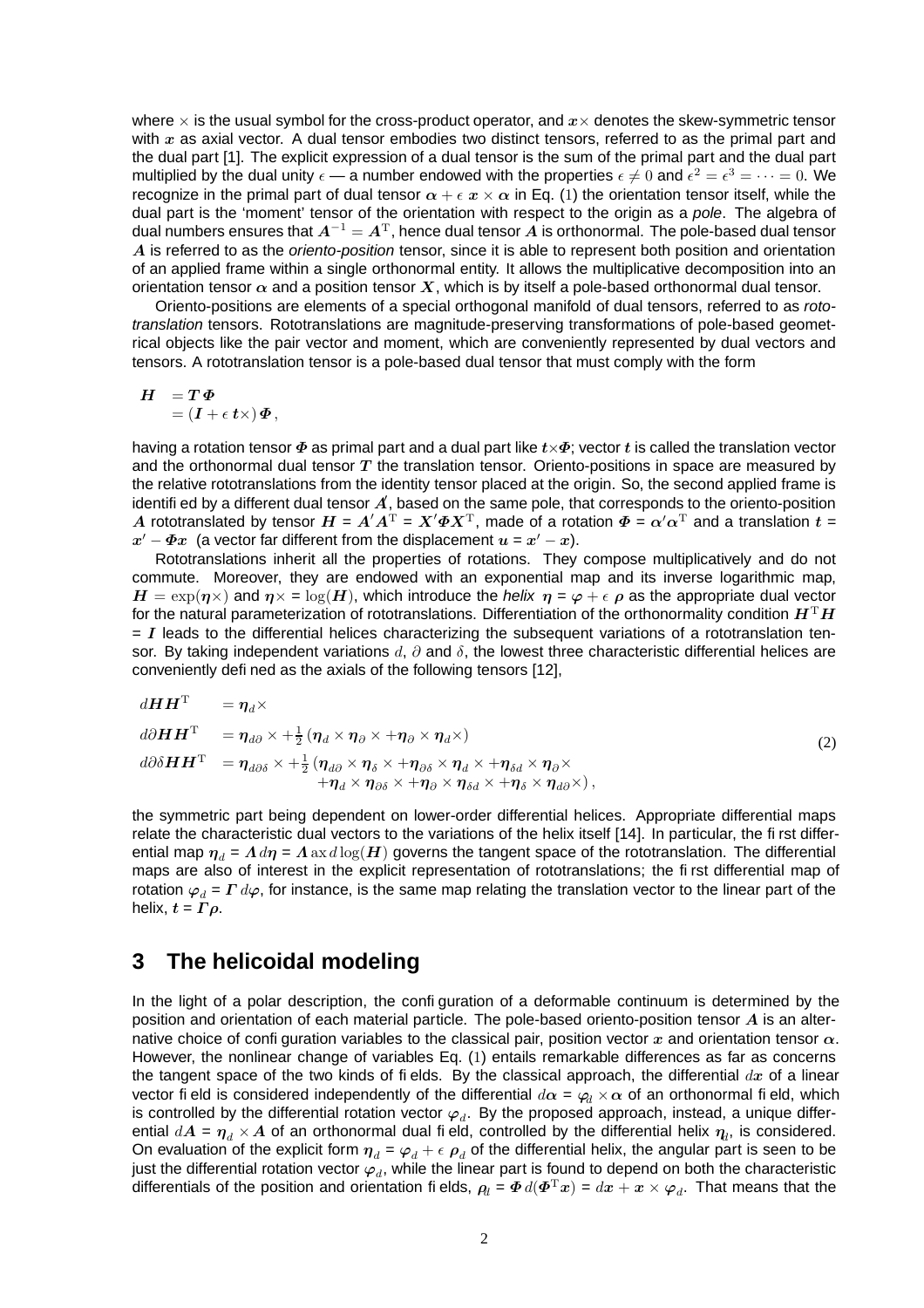

Figure 1: Helicoidal modeling (H) against classical modeling  $(u, \Phi)$  in the motion of a frame

projection of the position out of a point is controlled by either parts of the dual differential helix, i.e.  $dx =$  $\rho_d-x\times \varphi_d.$  In other words, the orientation fi eld contributes to defi ne the position itself of neighboring points, and the position and orientation become integrally coupled in a unique, dual field.

These considerations bring to establish a new modeling of the continuum relying on the pole-based oriento-position tensor field as configuration variable. It is referred to as helicoidal modeling since a differential helix characterizes the tangent space of the configuration field. The outline of the proposed modeling against the classical one is traced in Figure 1, where the deep difference between the tangent spaces is noted (either are constant-curvature paths). The explicit dependence on a pole is inherent in this modeling; however, the choice of the pole is arbitrary, and it is just a matter of convenience to make it coincident with the origin of the absolute reference frame. Note that by self-basing the differential helix on the current point itself, the resulting dual vector  $X^{T}\eta_{d} = \varphi_{d} + \epsilon dx$  embodies just the separate characteristic differentials of the orientation and position fields, and the modeling of the continuum falls within the classical case.

In our opinion, the helicoidal way of modeling a continuum with oriented particles is much more natural than the classical way, and constitutes the best kinematical starting point for frame invariant approximations of variational formulations in solid mechanics. However, difficulties are encountered in this context when differentiating the field of orthonormal oriento-positions, since three independent variations must be considered synchronously: the spatial differentiation describing the curvature, the incremental differentiation relevant to the solution procedure and the virtual differentiation inherent in the variational setting. This entails mixed differentiations and leads to define as for Eqs. (2) mixed characteristic differentials.

#### **4 Continuum description and variational setting**

Let's denote with  $A'$  the oriento-position of a material particle in the current configuration, and take independent variations in either the virtual ( $\delta$ ), incremental ( $\partial$ ) and spatial sense. On use of Eqs. (2), it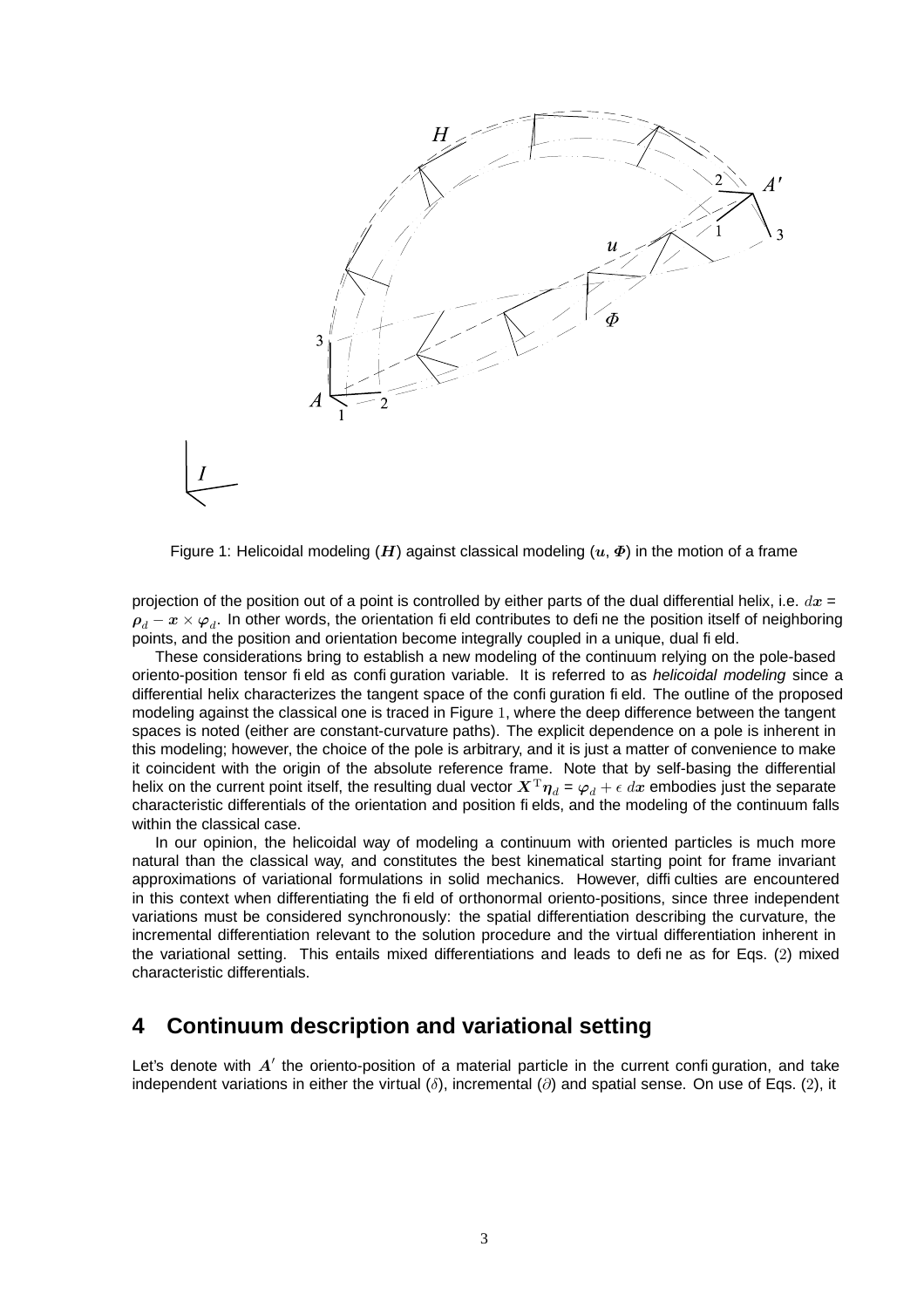is found that [12, 13]

$$
A^{\prime T} A^{\prime}_{/\otimes} = (A^{\prime T} k^{\prime})^{\times}
$$
  
\n
$$
A^{\prime T} \delta A^{\prime} = (A^{\prime T} a_{\delta}^{\prime}) \times
$$
  
\n
$$
A^{\prime T} \delta A^{\prime} = (A^{\prime T} a_{\delta}^{\prime}) \times
$$
  
\n
$$
A^{\prime T} \delta A^{\prime} = (A^{\prime T} a_{\delta \delta}^{\prime}) \times + \frac{1}{2} ((A^{\prime T} a_{\delta}^{\prime}) \times (A^{\prime T} a_{\delta}^{\prime}) \times (A^{\prime T} a_{\delta}^{\prime}) \times (A^{\prime T} a_{\delta}^{\prime}) \times)
$$
  
\n
$$
A^{\prime T} \delta A^{\prime}_{/\otimes} = (A^{\prime T} k_{\delta}^{\prime})^{\times} - \frac{1}{2} (A^{\prime T} a_{\delta}^{\prime} \times k^{\prime})^{\times} + (A^{\prime T} a_{\delta}^{\prime}) \times (A^{\prime T} k^{\prime})^{\times}
$$
  
\n
$$
A^{\prime T} \partial A^{\prime}_{/\otimes} = (A^{\prime T} k_{\delta}^{\prime})^{\times} - \frac{1}{2} (A^{\prime T} a_{\delta}^{\prime} \times k^{\prime})^{\times} + (A^{\prime T} a_{\delta}^{\prime}) \times (A^{\prime T} k^{\prime})^{\times}
$$
  
\n
$$
A^{\prime T} \partial \delta A^{\prime}_{/\otimes} = (A^{\prime T} k_{\delta \delta}^{\prime})^{\times} - \frac{1}{2} (A^{\prime T} a_{\delta \delta}^{\prime} \times k^{\prime})^{\times} + (A^{\prime T} a_{\delta \delta}^{\prime}) \times (A^{\prime T} k^{\prime})^{\times}
$$
  
\n
$$
- \frac{1}{2} (A^{\prime T} a_{\delta}^{\prime} \times k_{\delta}^{\prime} + A^{\prime T} a_{\delta}^{\prime} \times k_{\delta}^{\prime})^{\times}
$$
  
\n
$$
+ (A^{\prime T} a_{\delta}^{\prime}) \times (A^{\prime T} k_{\delta})^{\times} + (A^{\prime T} a_{\delta}^{\prime}) \times (A^{\prime T
$$

where  $(\,)_{/\otimes}$  is a notation for the gradient  $(\,)_{,i}\otimes g^i,$  and the 'tensor-cross' notation  $(\,)^{\times}$  =  $(\,)_i\times\otimes g^i$  denotes a  $3^{\text{rd}}$ -order tensor with skew-symmetric tensor components (as for a Lagrangian approach,  $\boldsymbol{g}_i$ and  $g^i$  are the covariant and contravariant base vectors of the reference confi guration). Eqs. (3) defi ne 7 characteristic differential dual tensors: the current (finite) curvature  $k'$ , the virtual, incremental and mixed virtual-incremental oriento-position vectors  $a'_\delta$ ,  $a'_\partial$ ,  $a'_{\partial\delta}$ , and the virtual, incremental and mixed virtual-incremental curvatures  $\bm{k}'_{\delta}, \, \bm{k}'_{\partial}, \, \bm{k}'_{\partial\delta}.$ 

In order to define a strain measure, let's introduce the rototranslation field from the reference confi guration to the current one, by putting  $\vec{A} = H\vec{A}$ . Again, a dual tensor  $\omega$  characterizes the gradient of the rototranslation fi eld,  $H^T\!H_{/\otimes}$  =  $(H^{\rm T}\omega)^\times$ ; moreover, that tensor is seen to represent the following change of curvature,

$$
\omega = k' - Hk, \tag{4}
$$

where  $k$  is the reference curvature such that  $A^{\rm T}\!A_{/\otimes}$  =  $(A^{\rm T}k)^\times.$  Now, a rigid motion is characterized by a unique rototranslation  $H$  [13], and in this case the curvature undergoes a rototranslation to  $k'$  =  $Hk$ and tensor  $\omega$  is null. Therefore,  $\omega$  represents the appropriate kinematical measure of strain, and will be shortly referred to as strain tensor.

A polar material capable of couple-stressing is first considered. On use of dual tensors, the (static) balance of forces and moments with respect to the origin can be cast in the compact and meaningful form of equations [13]

$$
\tilde{S}_{/\bullet} + b = 0 \tag{5}
$$

$$
\tilde{S}\nu = s \,, \tag{6}
$$

applying respectively to the body volume (with  $()_{/ \bullet}$  denoting the divergence  $( \ )_{,i} \cdot g^{i} )$  and to the body surface (of outward normal  $\nu$ ). Here,  $\tilde{S}$  =  $X'(\tilde{T}+\epsilon|\tilde{M})$  is the pole-based dual stress tensor, with  $\tilde{T}$  the 1st Piola-Kirchhoff stress tensor,  $\tilde{M}$  the corresponding couple-stress tensor and  $X'$  the arm operator of the current point;  $b$  =  $X'(f + \epsilon|c)$  and  $s$  =  $X'(t+\epsilon|m)$  are the pole-based load densities per unit reference volume and surface, respectively, with  $f$  and  $t$  the acting forces and  $c$  and  $m$  the acting couples.

For a hyperelastic material with strain energy  $w(\xi)$ , the strain parameter  $\xi$  and the work-conjugate stress parameter

$$
\hat{S} = w_{/\xi} \tag{7}
$$

become identified as the self-based dual tensors

$$
\boldsymbol{\xi} = \boldsymbol{X}^{\mathrm{T}} \boldsymbol{H}^{\mathrm{T}} \boldsymbol{\omega} = \boldsymbol{\Phi}^{\mathrm{T}} \boldsymbol{X}'^{\mathrm{T}} \boldsymbol{\omega}
$$
\n(8)

$$
\hat{S} = X^{\mathrm{T}} H^{\mathrm{T}} \tilde{S} = \boldsymbol{\Phi}^{\mathrm{T}} X^{\prime \mathrm{T}} \tilde{S}, \tag{9}
$$

i.e. the pole-based strain and stress tensors  $\omega$  and  $\tilde{S}$ , back-rototranslated and then self-based (or equivalently, self-based and then back-rotated).

Eqs. (5), (7) and (8) represent the equilibrium, constitutive and compatibility equations of a three-field elastic problem in continuum mechanics, with the confi guration  $A$  and the strain and stress parameters  $\xi$  and  $\hat{S}$  as unknowns. The balance Eq. (6) and the compatibility statement

$$
\log H = \log H_b, \tag{10}
$$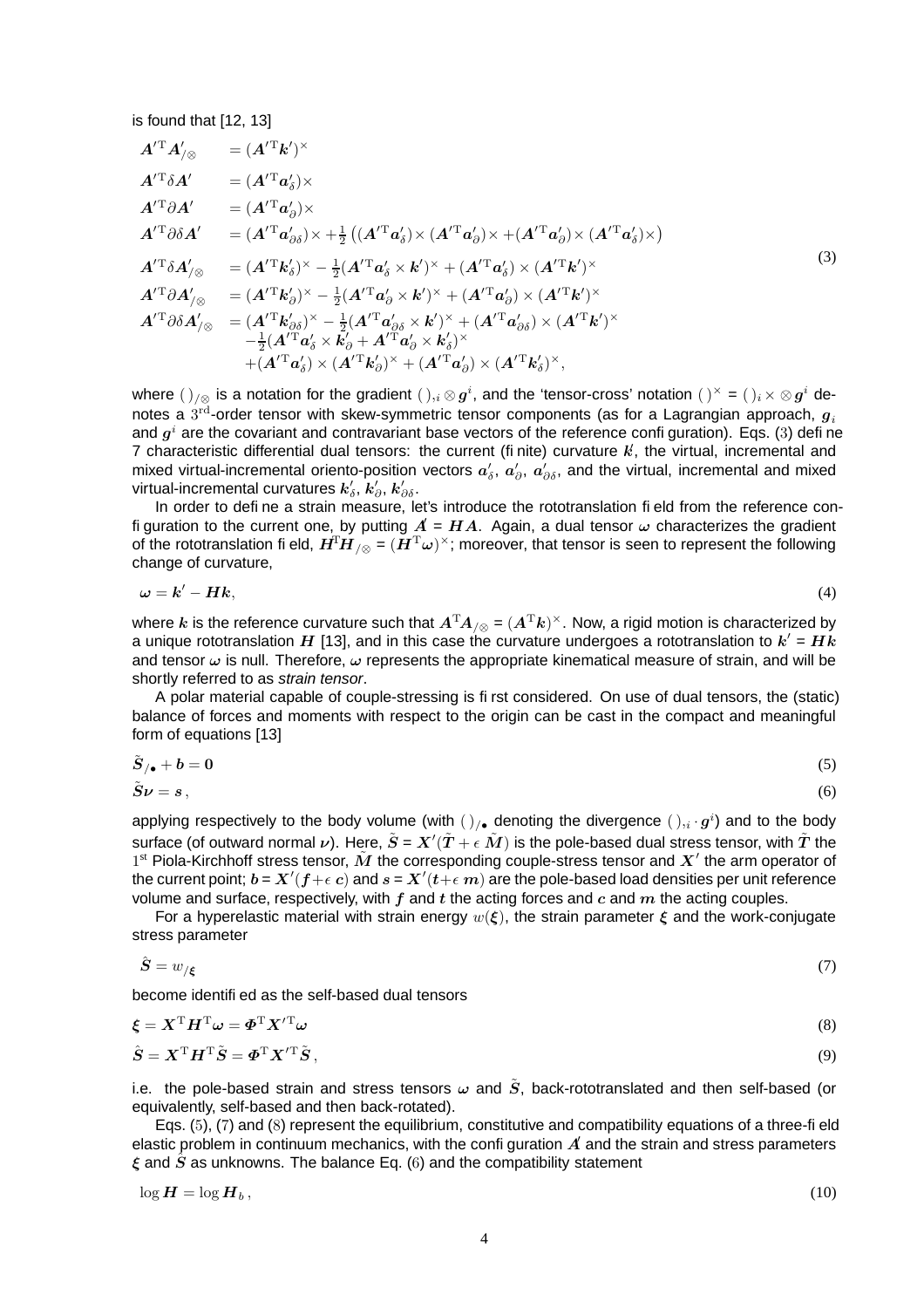which enforces the logarithm of the rototranslation to comply with a boundary value, are the boundary conditions of the problem. From the calculus of variations, the weak form of the problem follows. On use of physical, consistent virtual multipliers, a general variational principle is drawn [13],

$$
\int_{V} \left\{ \delta \left[ w - \langle \hat{\boldsymbol{S}}, (\boldsymbol{\xi} - \boldsymbol{X}^{\mathrm{T}} \boldsymbol{H}^{\mathrm{T}} \boldsymbol{\omega}) \rangle \right] - \langle \boldsymbol{a}_{\delta}^{\prime}, \boldsymbol{b} \rangle \right\} dV \n- \int_{S} \left\{ \langle \boldsymbol{a}_{\delta}^{\prime}, \boldsymbol{s} \rangle + \langle \delta (\boldsymbol{A} \boldsymbol{X} \hat{\boldsymbol{S}} \boldsymbol{\nu}), \operatorname{ax} (\log \boldsymbol{H} - \log \boldsymbol{H}_{b}) \rangle \right\} dS = 0,
$$

which corresponds to the well-known Principle of Hu-Washizu. (The scalar product between dual tensors of the kinematical and co-kinematical spaces is resolved in such a way that, e.g.,  $\langle a_\delta',b\rangle$  =  $\langle \text{primal}(\boldsymbol{a}'_{\delta}), \text{dual}(\boldsymbol{b}) \rangle + \langle \text{dual}(\boldsymbol{a}'_{\delta}), \text{primal}(\boldsymbol{b}) \rangle.$ 

The foregoing variational setting is suitable for the non-polar continuum as well, once appropriate restrictions are assumed as regards the dependency relations of the strain energy. Following [11], a so-called pseudo-polar continuum is first introduced by postulating the strain energy to be independent of the angular part of the strain parameter, so discarding the couple-stress. The strain and stress parameters reduce to the linear parts and become identified by real tensors  $\varepsilon = \text{dual}(X^T H^T \omega)$  and  $\hat{T} = \mathbf{\Phi}^{\mathrm{T}} \hat{T}$  (the Biot-Lur'e stress tensor). Then, a second constitutive postulate leads to the non-polar continuum: with reference to the Euclidean decomposition  $\hat{T} = \hat{T}^{\rm S} + \hat{\tau} \times$  of the stress parameter, the complementary energy  $v(\hat{T})$  is assumed to be independent of the skew-symmetric part  $\hat{\tau} \times$ . This yields a hyperelastic framework based on symmetrical strain and stress work-conjugate parameters, namely  $\varepsilon^{\rm S}$  and  $\hat{T}^{\rm S} = w_{/\varepsilon^{\rm S}}$ . However, the axial  $\hat{\tau}$  of the Biot stress remains as a workless field and becomes a primary unknown. Conformingly, part of the compatibility condition reduces to the mere kinematical constraint dual  $ax(X^TH^T\omega) = 0$ , which forces the polar decomposition theorem of the deformation gradient and becomes a governing equation of the problem.

For a non-polar continuum, by further assuming as fulfilled the constitutive and compatibility equations, the Principle of Virtual Work is drawn and takes the following 'constrained' form,

$$
\int_{V} \left\{ \delta \left[ w + \langle \hat{\boldsymbol{\tau}} \times, \text{dual}(\boldsymbol{X}^{\mathrm{T}} \boldsymbol{H}^{\mathrm{T}} \boldsymbol{\omega}) \rangle \right] - \langle \boldsymbol{a}_{\delta}^{\prime}, \boldsymbol{b} \rangle \right\} dV - \int_{S} \langle \boldsymbol{a}_{\delta}^{\prime}, \boldsymbol{s} \rangle dS = 0,
$$
\n(11)

with the oriento-position  $A'$  and the Biot-axial  $\hat{\tau}$  as the only unknowns. By linearizing Eq. (11) under the simplifying hypothesis of constant self-based loads  $X'^{T}b$  and  $X'^{T}s$ , the incremental equation  $\Pi_{\delta} + \partial \Pi_{\delta}$  $= 0$  is obtained, with

$$
\Pi_{\delta} = \int_{V} \left\{ \langle \mathbf{A}' \delta(\mathbf{A}'^{\mathrm{T}} \mathbf{k}'), \tilde{\mathbf{S}} \rangle + \langle \delta \hat{\boldsymbol{\tau}} \times, \boldsymbol{\Phi}^{\mathrm{T}} \text{dual}(\mathbf{X}'^{\mathrm{T}} \boldsymbol{\omega}) \rangle \right.\left. - \langle \mathbf{X}'^{\mathrm{T}} \boldsymbol{a}'_{\delta}, \mathbf{X}'^{\mathrm{T}} \boldsymbol{b} \rangle \right\} dV - \int_{S} \langle \mathbf{X}'^{\mathrm{T}} \boldsymbol{a}'_{\delta}, \mathbf{X}'^{\mathrm{T}} \boldsymbol{s} \rangle dS
$$
\n(12)

as virtual functional and  $\partial\Pi_{\delta} = \partial\Pi_{\delta E} + \partial\Pi_{\delta K} + \partial\Pi_{\delta G}$  as incremental variation, split into the elastic, the kinematical-constraint and the geometric contributions

$$
\partial \Pi_{\delta E} = \int_{V} \boldsymbol{\Phi}^{T} du \, d(\boldsymbol{X}'^{T} \boldsymbol{A}' \delta(\boldsymbol{A}'^{T} \boldsymbol{k}')) : \mathbb{E} : \boldsymbol{\Phi}^{T} du \, d(\boldsymbol{X}'^{T} \boldsymbol{A}' \partial(\boldsymbol{A}'^{T} \boldsymbol{k}')) dV
$$
\n
$$
\partial \Pi_{\delta K} = \int_{V} \{ \langle \delta \hat{\boldsymbol{\tau}} \times, \boldsymbol{\Phi}^{T} du \, d(\boldsymbol{X}'^{T} \boldsymbol{A}' \partial(\boldsymbol{A}'^{T} \boldsymbol{k}')) \rangle + \langle \partial \hat{\boldsymbol{\tau}} \times, \boldsymbol{\Phi}^{T} du \, d(\boldsymbol{X}'^{T} \boldsymbol{A}' \delta(\boldsymbol{A}'^{T} \boldsymbol{k}')) \rangle + \langle \partial \delta \hat{\boldsymbol{\tau}} \times, \boldsymbol{\Phi}^{T} du \, d(\boldsymbol{X}'^{T} \boldsymbol{\omega}) \rangle \} dV
$$
\n
$$
\partial \Pi_{\delta G} = \int_{V} \left\{ \langle \boldsymbol{A}' \partial \delta(\boldsymbol{A}'^{T} \boldsymbol{k}'), \tilde{\boldsymbol{S}} \rangle - \langle \partial(\boldsymbol{X}'^{T} \boldsymbol{a}'_{\delta}), \boldsymbol{X}'^{T} \boldsymbol{b} \rangle \right\} dV - \int_{S} \langle \partial(\boldsymbol{X}'^{T} \boldsymbol{a}'_{\delta}), \boldsymbol{X}'^{T} \boldsymbol{s} \rangle dS.
$$
\n(13)

In Eqs. (12) and (13),  $\tilde{\bm{S}}$  is computed as  $\bm{H} \bm{X}(w_{/\bm{\varepsilon}^{\mathrm{S}}}+\hat{\bm{\tau}}\times)$  and  $\mathbb{E}=w_{/\bm{\varepsilon}^{\mathrm{S}}\bm{\varepsilon}^{\mathrm{S}}}$  is the  $4^\text{th}$ -order elastic tensor. The linearized principle also depends on the virtual, incremental and mixed virtual-incremental variation variables  $a'_\delta, a'_\partial, a'_{\partial\delta}, k'_\delta, k'_\partial, k'_{\partial\delta}$ , defi ned in Eqs. (3), and on  $\hat\sigma$ ,  $\partial\hat\tau$ ,  $\partial\delta\hat\tau$ . The mixed variation variables are in general not null in a finite-element approximation, unless the field variables are assumed to depend linearly on the discrete set of nodal variables.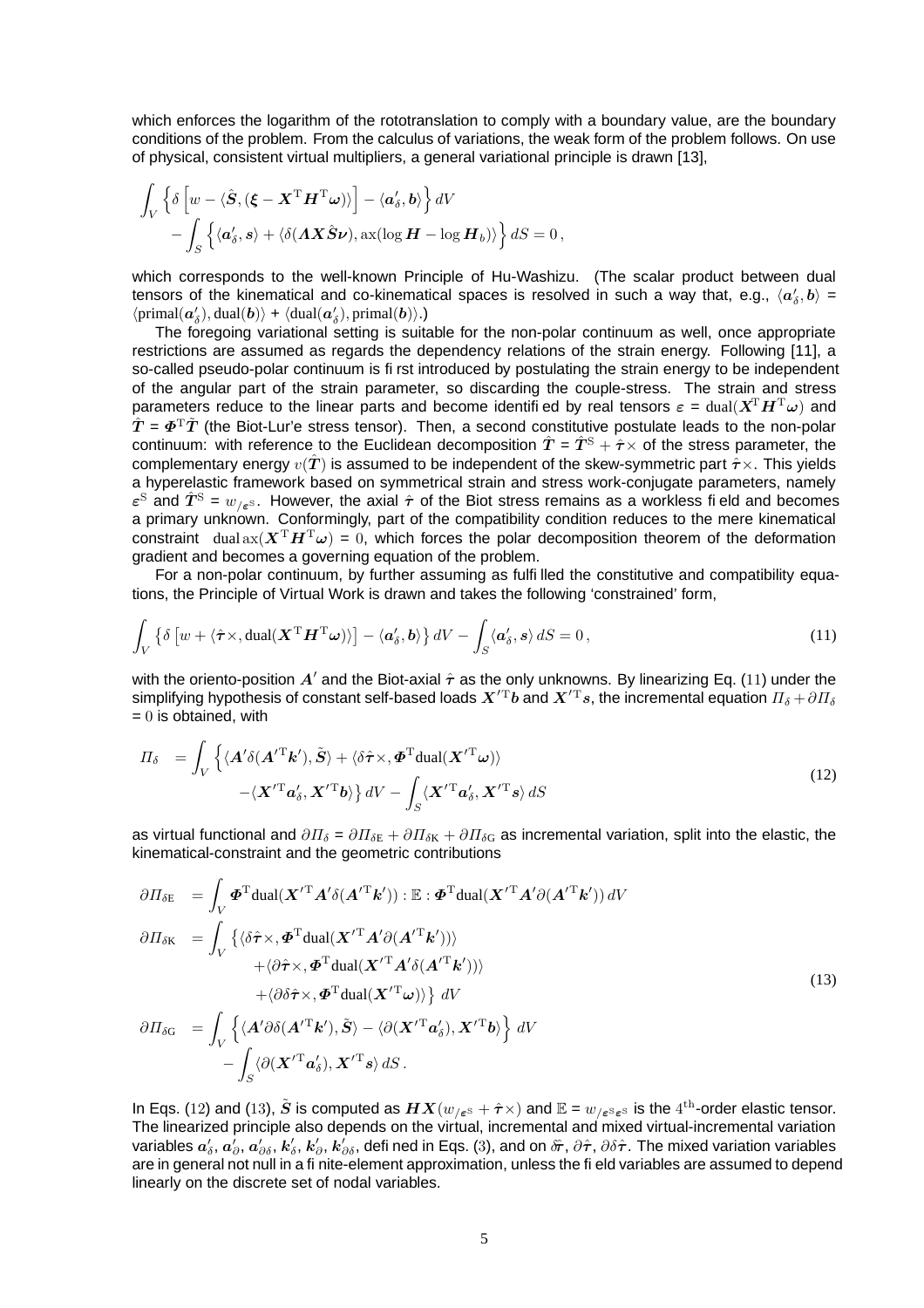#### **5 Discrete helicoidal modeling**

A consistent approximation of the variational problem Eq. (11) relies on a substitute model of the continuum and of the evolution of its configuration, respectful of the underlying helicoidal modeling. So, a suitable finite element requires a *multiplicative interpolation* scheme of the oriento-position, i.e. based on the rototranslations from the nodal oriento-positions [15]. The interpolated oriento-position  $A'$  among given nodal values  $A'_{J}$  ( $J = 1, 2, ... N$ ) is obtained by weighting appropriate 'distances', which are represented, in a space of orthogonal transformations, by the logarithms of the relative rototranslations  $A'A_J^T$ , namely the relative helices. The weighted average oriento-position is sought with an implicit interpolation formula,

$$
\sum_{J=1,...N} W_J \log(\mathbf{A}' \mathbf{A}_J^T) = \mathbf{0},\tag{14}
$$

which is numerically solved by a Newton-Raphson procedure. Note that this is in contrast with weighting the helices defining the nodal oriento-positions themselves, and yields a frame-invariant interpolation scheme, able to reproduce exactly any rigid body motion [4].

Linearization of the interpolation formula Eq. (14) in the threefold sense (spatial, virtual and incremental) yields the finite curvature  $k$  and explicit expressions for the operators linearly relating the local variation variables  $a_\delta',a_\partial',a_{\partial\delta}',k_\delta',k_{\partial},'$  to the virtual, incremental and mixed virtual-incremental nodal oriento-position dual vectors  $a'_{\delta J},$   $a'_{\partial \delta J},$  see [14, 15]. The other kinematical variation variables appearing in Eqs. (12)-(13) are worked out with the help of Eqs. (3)-(4) [13].

As far as concerns the substitute field of the Biot-axial variable, it is worth pointing out the role of the workless stress  $\hat{\tau}$  in Eq. (11): that of bringing the kinematical rotation to coincide with the rotation defined through the polar decomposition of the deformation gradient. It is also worth noting that in the helicoidal modeling, positions and orientations are coupled in such a way that a nodal rotation induces a local variation of the deformation gradient, hence elastic strains and stresses. However, combinations of nodal rotations exist that do not affect the deformation gradient, and withstanding such intrinsic rotation modes is exactly the role of the substitute Biot-axial field. For a solid element with eight corner nodes, a three-linear Biot-axial field depending on the six scalar components  $\hat{\tau}_I$  ( $I = 1, 2, ... 6$ ) normal to each face proves successful. According to this interpolation scheme, the normal components of the Biot-axial are continuous. The linearization is straightforward, and in particular it results  $\partial \delta \hat{\tau} = 0$ .

On use of such interpolations for the kinematical and Biot-axial fields within Eqs. (12) and (13), and of multilinear weight functions, an 8-nodes/6-faces volume element is formulated (48 kinematical unknowns plus 6 Biot-axial). To introduce the boundary loads, a 4-nodes surface element is also provided (24 kinematical unknowns). The corresponding planar elements for 2D computations are the 4-nodes/1 face volume element (12 kinematical unknowns plus a single Biot-axial component normal to the plane) and the 2-nodes surface element (6 kinematical unknowns).

The helicoidal element is still relating virtual, incremental and mixed virtual-incremental discrete variation variables, namely the differential helices  $\bm{\eta}_{\delta J}\equiv\bm{a}'_{\delta J},\,\bm{\eta}_{\partial J}\equiv\bm{a}'_{\partial J}$  and  $\bm{\eta}_{\partial\delta J}\equiv\bm{a}'_{\partial\delta J}$  of the nodal rototranslations  $\bm{H}_J=\bm{A}_J'\bm{A}_J^\mathrm{T}$ , and the Biot-axial variations  $\delta\hat{\tau}_I$  and  $\partial\hat{\tau}_I$  at the faces. Before dropping the column of the virtual multipliers to obtain a set of equations in the incremental unknowns  $\eta_{\partial J}$  and  $\partial \hat{\tau}_I$ , the mixed variation variables must be solved for the virtual and incremental variables separately. This is accomplished at the nodal level, where the mixed variations  $\partial \delta$  of the primitive variables  $\eta_{\bar{J}}$ are assumed null and the  $2^{\text{nd}}$ -order differential map of the rototranslation [14] enables writing  $\bm{\eta}_{\partial\delta J}$  =  $\varLambda_{\rm III}$  :  $\varLambda_J^{-1}\eta_{\delta J}\otimes\varLambda_J^{-1}\eta_{\partial J}$ , with  $\varLambda_J$  and  $\varLambda_{\rm III}$  (a  $3^{\rm rd}$ -order dual tensor symmetrical on the rightmost indexes) the first and second differential mapping tensors associated with  $H_1$ .



Figure 2: 2D beam roll-up. Comparison with classical modeling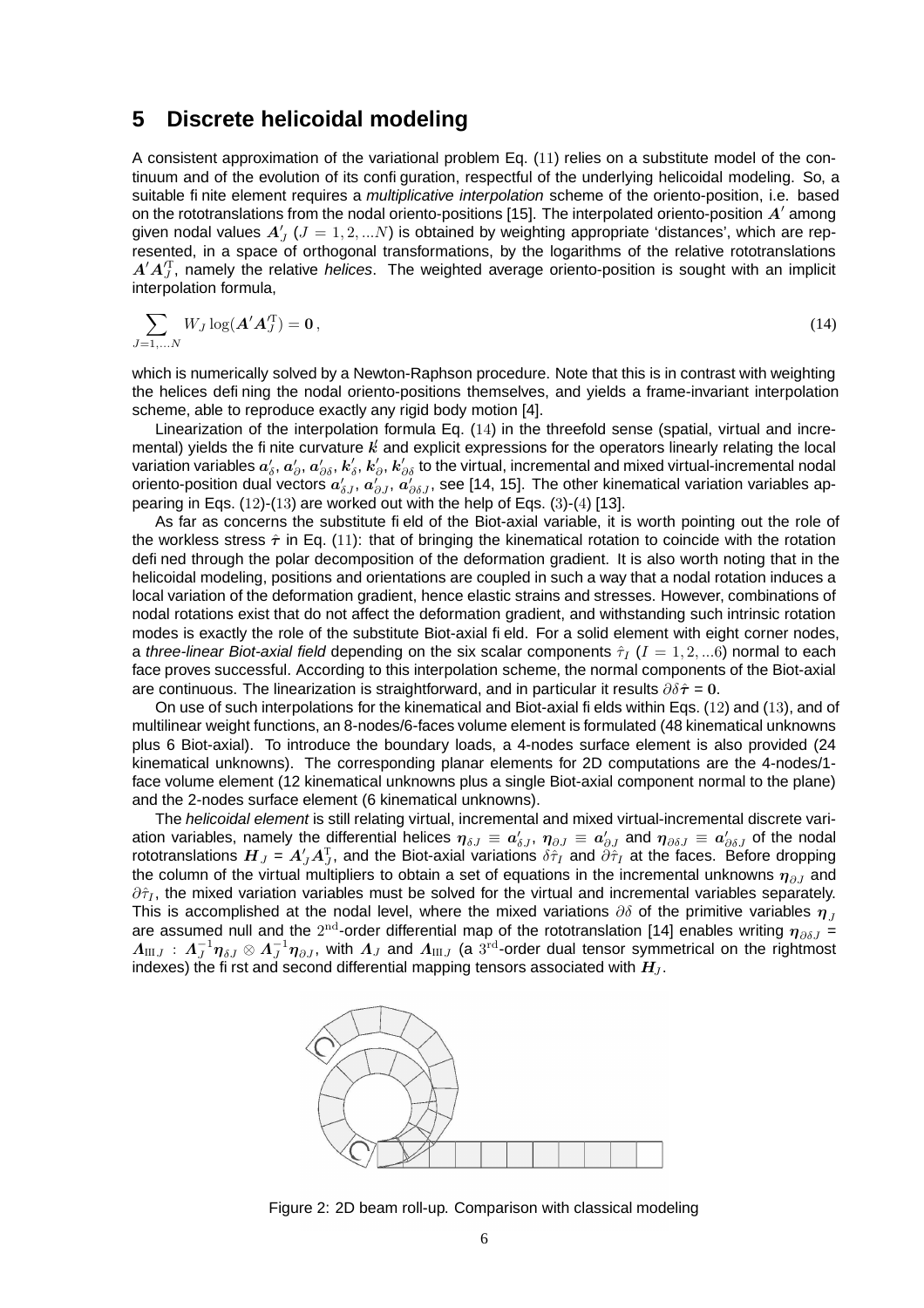It is inherent in the helicoidal modeling to update multiplicatively the kinematical variables during the iterative solution process. The updated nodal oriento-positions are obtained from the preceding ones by rototranslations built with the incremental helices,  $A_J'$  $n+1 = \exp(\boldsymbol{\eta}_{\partial J}\times) \boldsymbol{A}_{J}^{\prime}$  $^n$ . The Biot-axial variables are linearly updated,  $\hat{\tau}_I^{n+1} = \hat{\tau}_I^n + \partial \hat{\tau}_I$ .

### **6 Examples**

Some examples are given of highly distorting solids in geometrically nonlinear loading histories. It is worth stressing that in the images, the rendered geometry as well is helicoidally interpolated from the corner oriento-positions.

The in-plane roll-up of a slender membrane clamped at one end and bent by a tip couple is analyzed as an elastic plane-stress problem ( $E = 1200$ ,  $\nu = 0.3$ ). A complete circle is achieved under a couple  $M = \kappa 2\pi E J/l$ , with  $\kappa$  a correction factor accounting for low aspect ratio  $l/h$  ( $\kappa = 0.9255$  for a  $10 \times 1$ ) membrane) [11]. In spite of a very coarse mesh (ten square elements plus the tip carrying the volume couple), the high performance in bending of the 2D element is evidenced in Figure 2, as compared with the early result under classical modeling, based on constant rotation and Biot-axial over the element [11]. The analysis of this problem using 4-node elements with interpolated rotations proved even stiffer [7, 8], while a satisfactory result was only achieved by resorting to incompatible modes.

The 3D version of this example refers to a beam  $1 \times 1 \times 10$ . Since no correction factor is available for this case, the same value  $\kappa = 0.9255$  as for plane-stress is assumed. The initial and final configurations for 6 different models are shown in Figure 3. The helicoidal element exhibits an excellent capacity of modeling constant-curvature geometries. In fact, the results are insensitive to the mesh refinement along the beam axis, and the deformation with 2, 5 or 10 elements (with a single element over the beam section) is in any case comparable with the 2D case. Also the insensitivity to irregular meshes is fairly good. The convergence of the element is proved by the closing of the circle as the mesh is refined on the cross-section.

The same beam is tested in torsion (by a twisting couple within the appended tip element) and in bending-shear (by a transverse force on the butt-surface). In torsion, the response is almost linear, and under a torque  $M = \pi G J_P/2l$  the tip rotation is very close to  $\pi/2$ . The deformation under a transverse tip force  $F = 10$  is in agreement with results from literature [7, 8, 9] (the tip displacement is 5.39 horizontal and 8.15 vertical).

The example of a clamped beam wrenched by a tip force and a coaxial couple evidences how the proposed modeling is fit for large 3D rotations. A beam  $1 \times 1 \times 25$  in size, of elastic properties  $E = 1200$ and  $\nu$  = 0.3, is modelled by 13 elements (the last, cubic element carries the load within the volume). The loads are made growing simultaneously up to the final force  $F = 1.8$  and couple  $M = 36$ . In Figure 5, the large curling up to more than 450 is frozen every 20% of the load history. In this case of non-conservative loading, the response is characterized by a fast change of configuration between about 40% and 60%, in the course of which the force is observed to do a negative work. The same case, analyzed by a classical modeling relying on discontinuous rotation and Biot-axial, was much stiffer [11].

The solution of the nonlinear examples above is in general rather slow due to the small load steps



Figure 3: 3D beam roll-up with six different models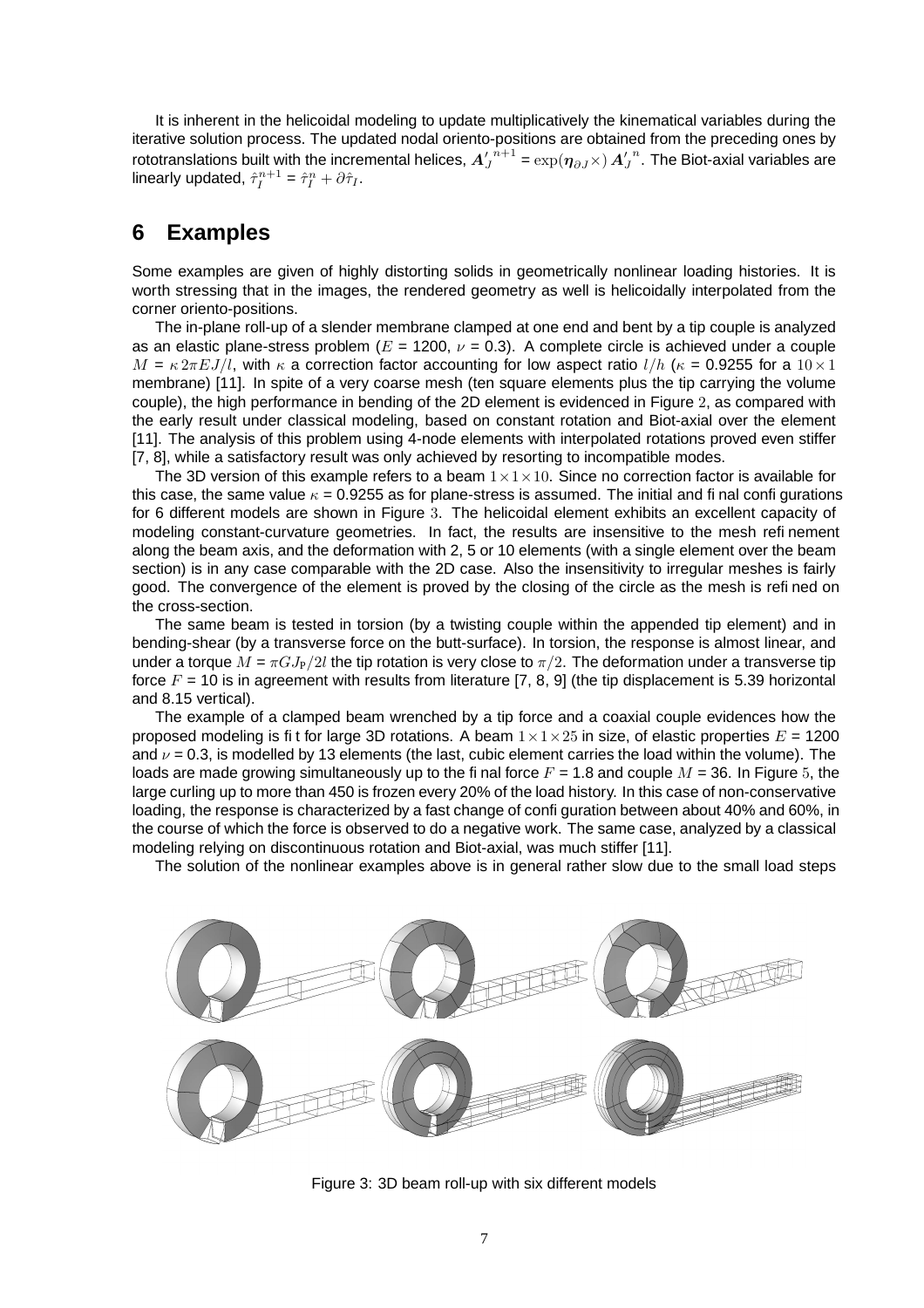

Figure 5: Wrenching beam

required — apart from the nearly linear case of twist, when 6 iterations suffice to reach convergence for the full load in one step. For the 2D and 3D roll-up and bending-shear with one element across the beam section, increments of 5% are used and occasionally reduced to 2.5%. With two and three elements across the beam section, increments of 2.5% prove necessary since the 40% of the load history. The wrenched beam is solved with 2% load increments up to the 30%, and then with 1%-steps occasionally halved to 0.5%. Within each step, the convergence is always attainable with a quadratic rate and in most cases in 5-6 iterations.

## **7 Conclusion**

It is quite evident that the power of the proposed helicoidal modeling emerges just in the discrete approximations. In particular, the strongest difference against classical modeling is observable in the substitute kinematical field over the element domain, consistent with the underlying helicoidal modeling. This method is then promising in computational finite elasticity, since it can improve in quality the geometrically nonlinear analysis of largely curving solids, as the given examples evidence.